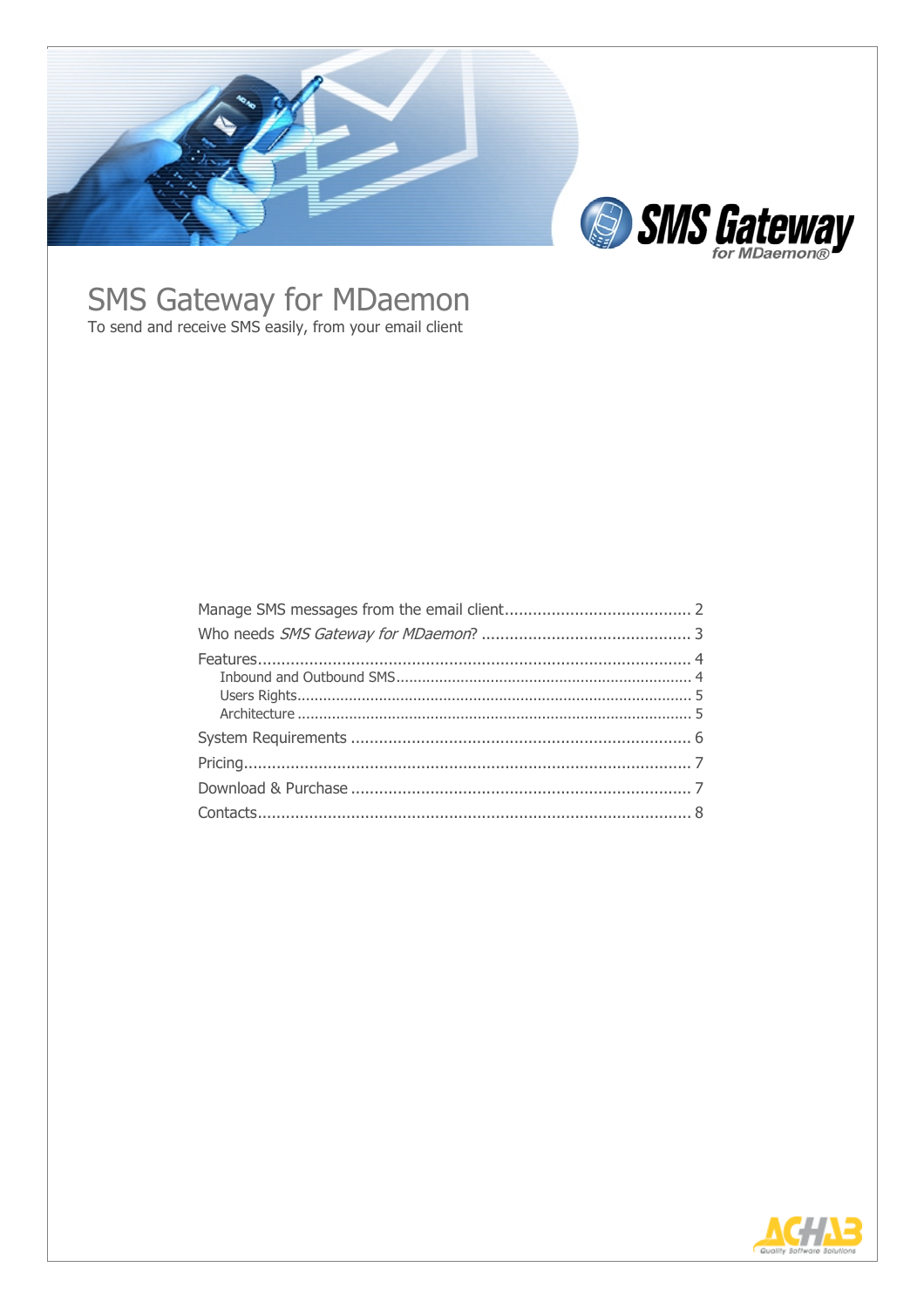

Manage SMS messages from the email client

**S** *MS Gateway for MDaemon* is the solution that fills the gap between the solution that **fills the gap** between the two most used enterprise communication means: **email** and **mobile phones**.

*SMS Gateway for MDaemon* let users fully manage **SMS messages** (inbound and outbound) from their **email client**, in a fast and intuitive way.

**I**t is now possible to communicate **important** and **urgent** information to personnel who work outside the office, in a **timely** way. **Without** any further **expense**: you already have a mail server and you certainly have mobile phones supporting SMS.

**Exploit** what you already have, in the **best way**!

**SMS Gateway for MDaemon fills the gap between the two most used enterprise communication means: email and mobile phones**



Operation process of **sending** an SMS message.

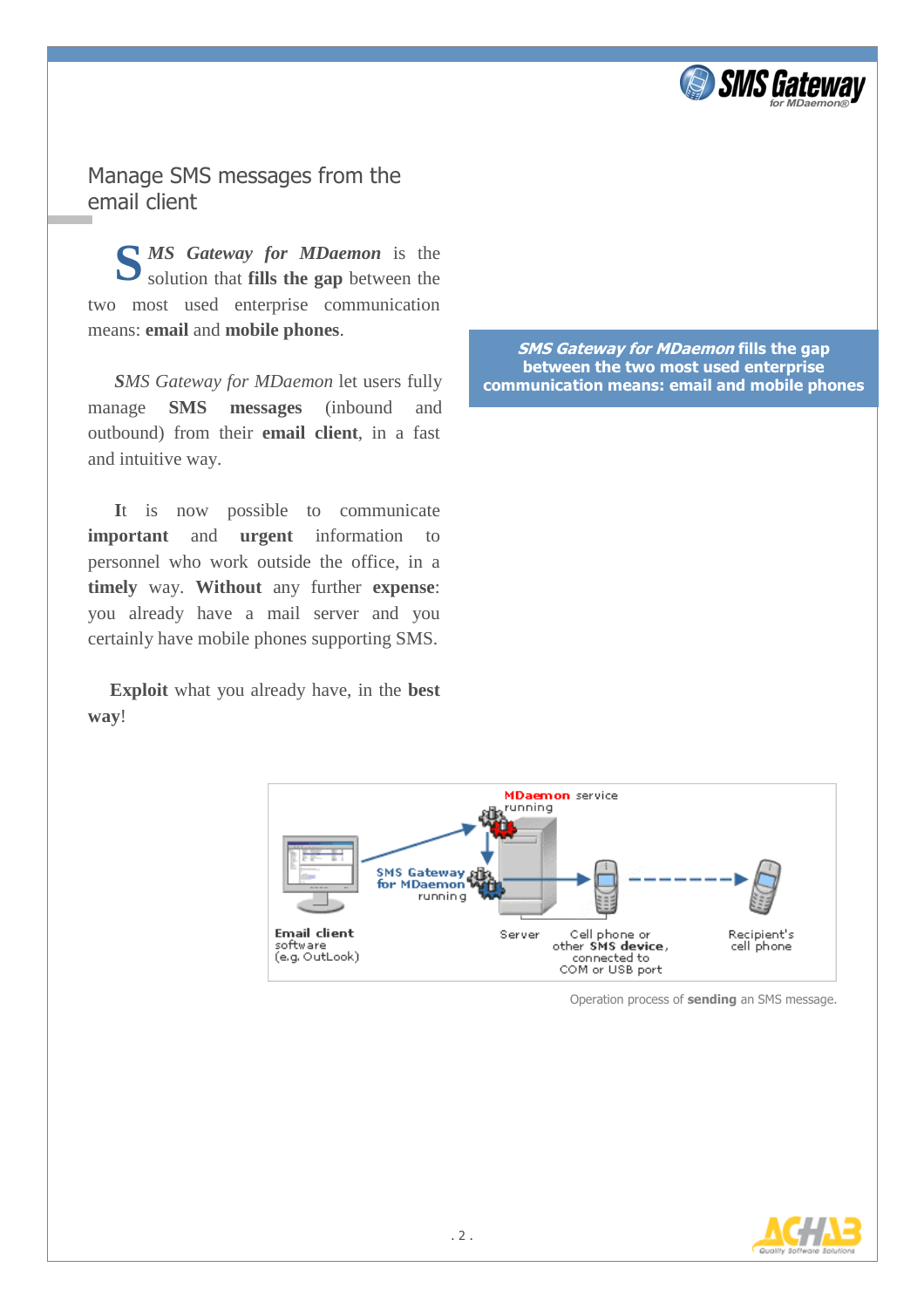

# Who needs SMS Gateway for MDaemon?

*MS Gateway for MDaemon* is especially **useful** for companies **S** whose personnel work **outside the office**.

**T**o make some examples, *SMS Gateway for MDaemon* makes it possible to communicate with:

- sales agents and sales force;
- installers and technical personnel;
- after-sales service personnel:
- consultants, lawyers, ...
- ... and every other person who's on the go.

**S**MS is a **pervasive** communication **means** and an incredibly **effective** kind of **instant messaging** that companies are not exploiting yet. Now they will.

*SMS Gateway for MDaemon* seamlessly and easily **integrates** with your **legacy** systems, enabling any application capable to **send an email** (ERP, SCM, CRM, monitoring) to **communicate via SMS**.

In a snap of finger you'll be able to send an SMS with the **total sales** of a day, a product going **out of stock**, a **reminder** to visit a customer or any **alerting** messages.



Operation process of **reciving** an SMS message.

# **F**urthermore *MS Gateway for MDaemon*:

- is a plug-in for *MDaemon* Server (both Standard and Pro);
- it's very easy to install and it does not affect mail server performances;
- is a plug&play solution as it does not require any additional software nor training of users: they keep using their favorite email client;
- allows to exceed the 160 characters limit, splitting the message to be sent in several SMS progressively numbered.

*SMS Gateway for MDaemon* is the solution that **enhances company ability to communicate** with its interlocutors, combining existing means of communication, email and mobile phones, in a new and useful way.

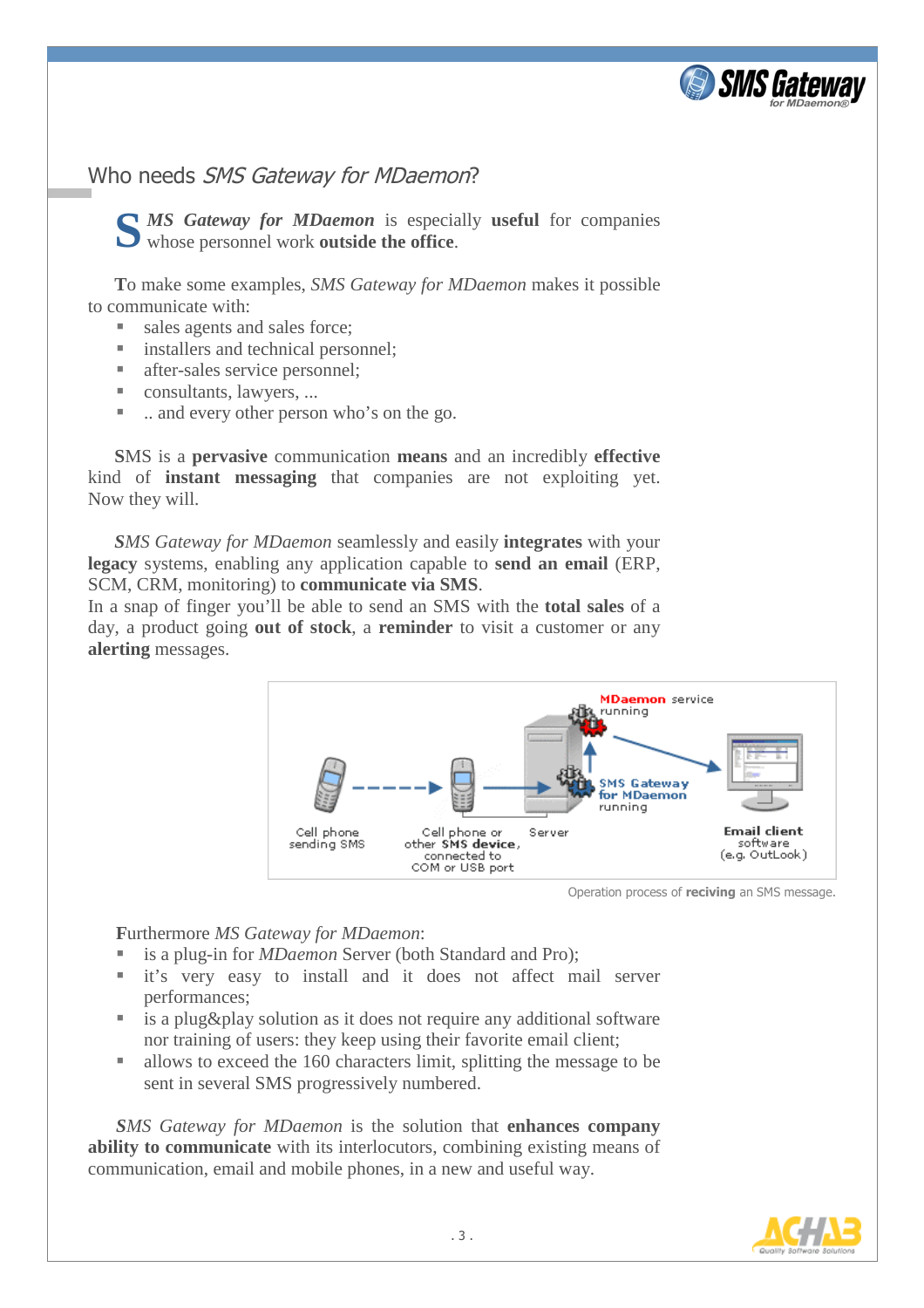

Features

# **Inbound and Outbound SMS**

# **Outbound SMS**

In order to send SMS, users simply write an email to the gateway: the body of the email is sent as an SMS to the specified recipient. The "To:" field of the email sent to the gateway can have different formats.

# **Inbound SMS**

Incoming SMS messages are parsed by the gateway, looking for the nicknames associated to the users. If the SMS begins with one of the known nicknames, its content is sent to the relative user **as an email**. If no nickname is found, the email will be sent to a default user.

# **Flash SMS**

Flash SMS are messages that will open immediately on the receiving phone, without user interaction.

Usually when you get a SMS, you see an icon on the display that notifies you got a new message; then you have to read that message.

Flash messages show the content **immediately on the phone**, as soon as they arrive.

To send a Flash SMS with *SMS Gateway for MDaemon* is easy: just send email with high priority.

Flash SMS are the best solution to communicate **urgent information**.



**Configuration Utility**: the tool to administer SMS Gateway for MDaemon.

# **Send confirmation**

If you wish *SMS Gateway for MDaemon* to **inform you if a message has been successfully sent** to the recipient, you can request a send confirmation which will be delivered to you via email.

Send confirmation let you know if the messages has been delivered to the recipient or if an error occurred.

To request a send confirmation is easy: just put the word "confirm" in the subject of the email you have to send.

If you don't like the word "confirm", the administrator may configure *SMS Gateway for MDaemon* to use another word.

Moreover the administrator may configure a single user so that he will receive a send confirmation every time, without having to specify the word in the subject.

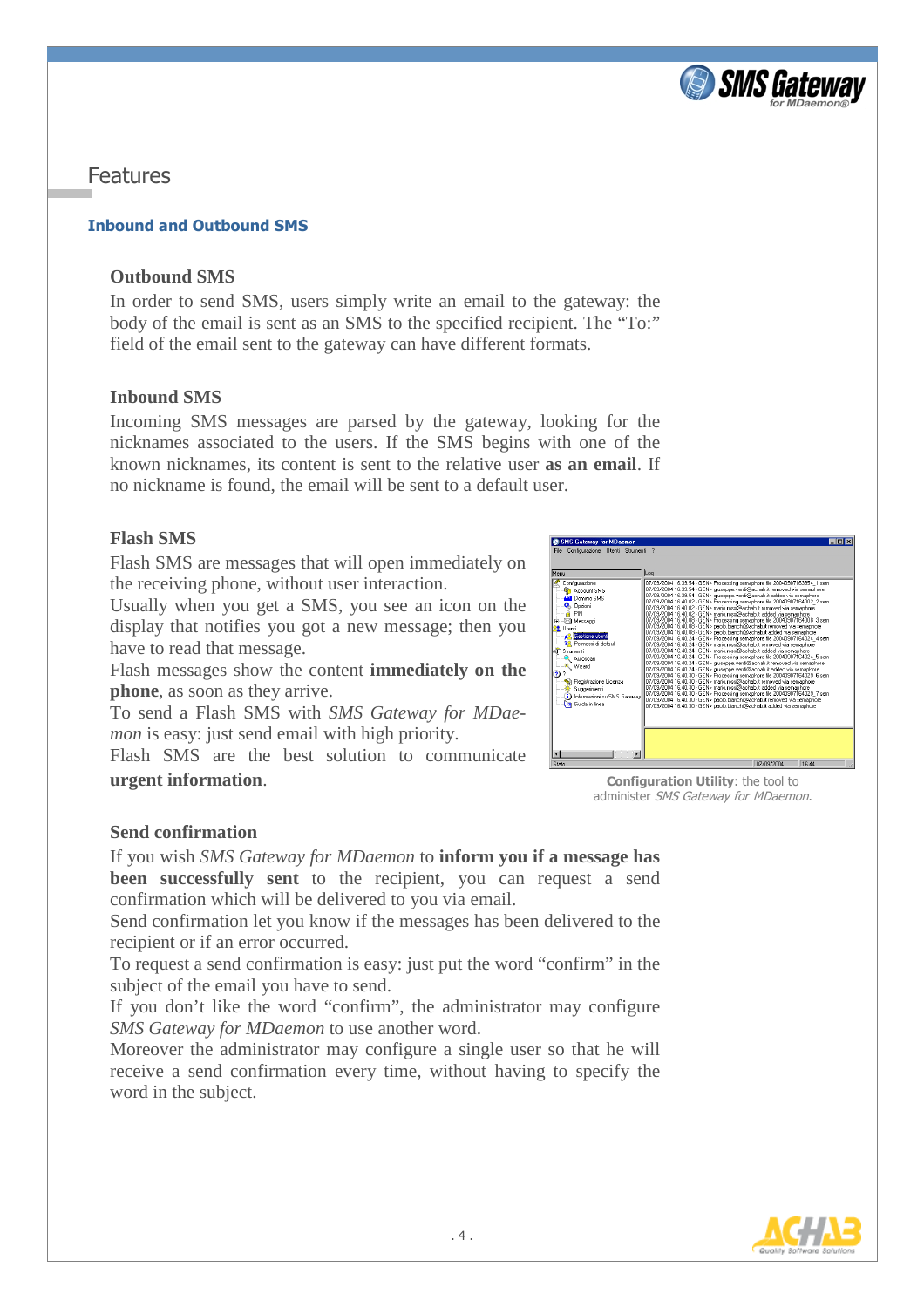

## **Users Rights**

#### **Users**

Users are those who can send and receive SMS through the gateway; addresses can be other users or external recipients.

Users can either be **inserted manually** or **imported** from *MDaemon,* from one or more domain.

#### **Rights**

Users can send SMS to **other users** of *SMS Gateway for MDaemon* or to **external recipients.**

In first case it is not necessary that the sender knows the mobile number of the addressee, as it can be stored in the **central phonebook.**

Rights can be granted to users in order to limit the ability to send SMS to users and/or to external recipients and to modify central phonebook.

## **Limiting the number of SMS per user**

Administrator may choose a **maximum number of SMS** a user can send. Every time the user sends a SMS a count will be decremented; when counter will reach zero, that user will no more be able to send SMS.



**management.**

#### **Architecture**

#### **Architecture**

*SMS Gateway for MDaemon* must be installed on the **same machine of**  *MDaemon* and runs as system service.

#### **Devices tested**

With respect to hardware requirements, *SMS Gateway for MDaemon* runs virtually with **any GSM device** that is **ETSI compliant**.

## **Configuration**

*SMS Gateway for MDaemon* configuration features a **wizard** that will pop up automatically first time you access the application. It will help you in carrying out the basic steps required to configure *SMS Gateway for MDaemon.* 

After first launch, you can run the wizard **at any time**, double clicking on the icon in the left hand menu or expanding the Tools item of the main menu.

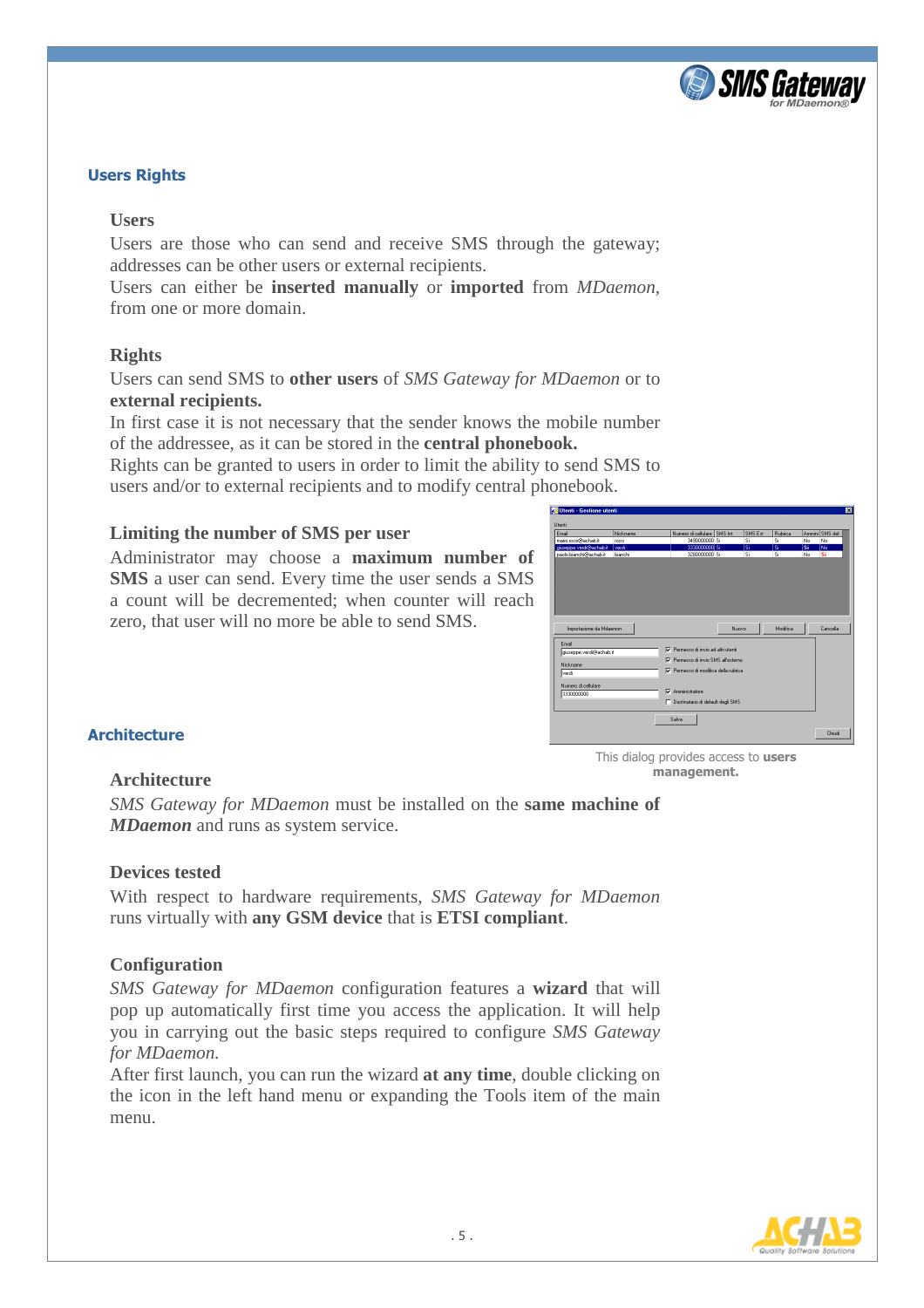

## **Multiple domain support**

This feature enables *SMS Gateway for MDaemon* to handle users bound to **different domains** but with the **same username**:

name@domain1.com and name@domain2.com.

Such feature makes *SMS Gateway for MDaemon* the right choice also for **big companies** such as ISP or companies which own multiple domain names.

## **Log Files**

Sending SMS is a cost which must be monitored: starting from *SMS Gateway for MDaemon 2.0* a new log file is available; it **stores all the information** about all the **outgoing SMS** (who sent the SMS, the recipient's number, the sending result, date and time).

All information about **incoming SMS** are stored in another file. All phone numbers have the last three digits cut off in order to preserve privacy.

You can import such log files into your favourite spreadsheet or database software in order to analyse and **monitor your budget**.

# System Requirements

**S** *MS Gateway for MDaemon* have to be installed on the same PC where *MDaemon* is installed on. where *MDaemon* is installed on.

**I**t runs on Windows XP Pro, Windows 2000 and Windows 2003.

**D**ue to the **small amount of system resources** *SMS Gateway for MDaemon* needs, it can run without any problem on the same hardware needed by *MDaemon* (at least 128 MB RAM and a Pentium III class processor).

**A**ny **GSM device** (ETSI standards compliant) can be used to send and receive SMS. On our site you can find the list of devices that have been **successfully tested** with *SMS Gateway for MDaemon.*

> The **SMS Gateway for MDaemon section** in Achab's web site.



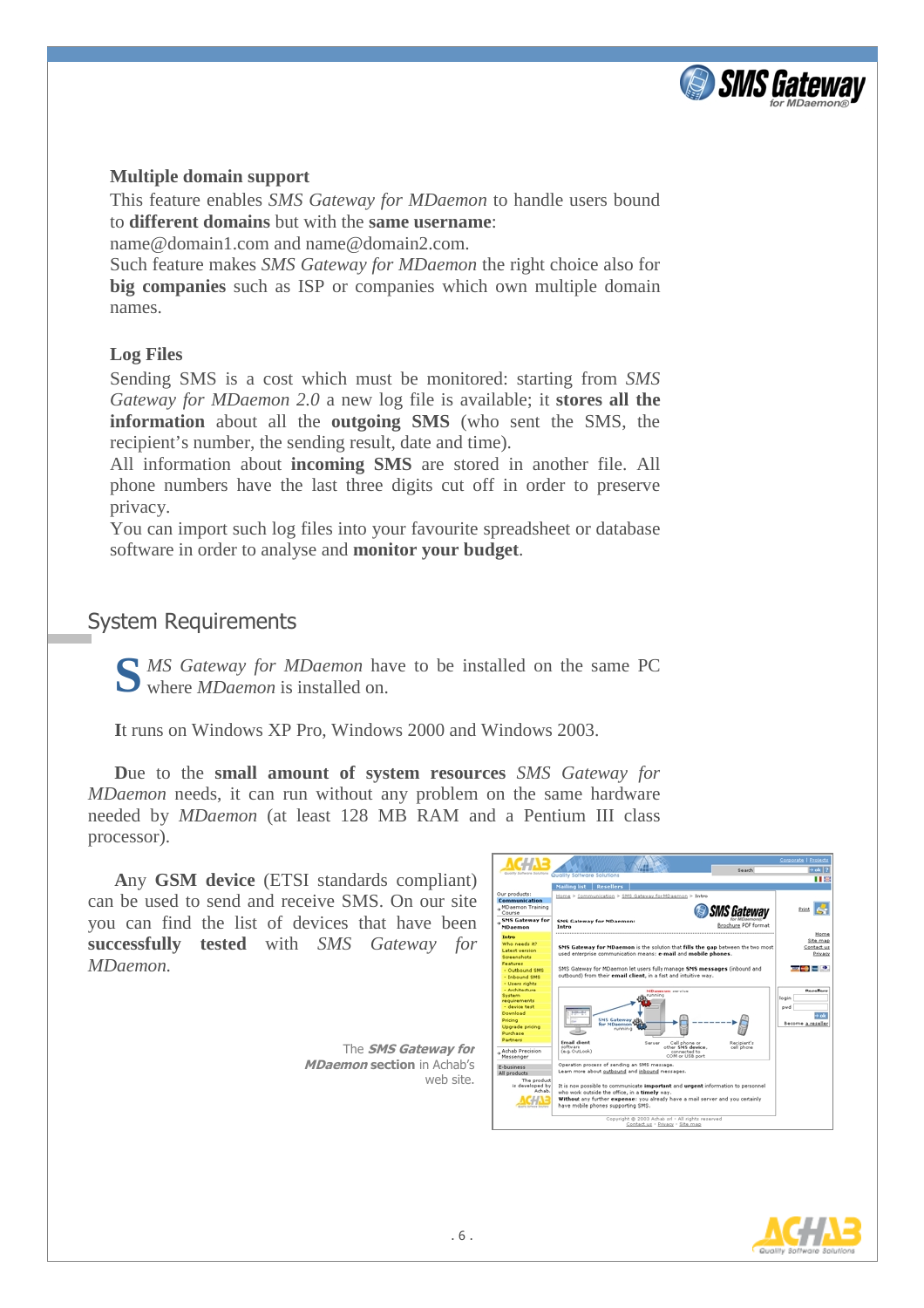

# Pricing

All prices are in Euro and do not include 20% VAT. VAT will be applied only if you buy from Italy or from European Union as a physical person. European legal persons (companies) and anyone from outside EU will not be charged. Prices can change without prior notice. All prices include **one year** of **Upgrade Protection**\*.

It is not necessary that the number of users of *SMS Gateway for MDaemon* matches *MDaemon*'s.

| <b>Available licenses</b>               | <b>Price</b> |        |
|-----------------------------------------|--------------|--------|
|                                         |              |        |
| SMS Gateway for MDaemon 6 users         | €            | 145,00 |
| SMS Gateway for MDaemon 12 users        | €            | 190,00 |
| SMS Gateway for MDaemon 25 users        | €            | 240,00 |
| SMS Gateway for MDaemon 50 users        | €            | 290,00 |
| SMS Gateway for MDaemon 100 users       | €            | 390,00 |
| SMS Gateway for MDaemon 250 users       | €            | 490,00 |
| SMS Gateway for MDaemon 500 users       | €            | 590,00 |
| SMS Gateway for MDaemon 1000 users      | €            | 690,00 |
| SMS Gateway for MDaemon unlimited users | €            | 790,00 |

\* Upgrade Protection gives you the right to **use the latest version** of the product **without any additional cost**, during the term of the Protection period. Please note that *SMS Gateway for MDaemon* will continue to function normally after Upgrade Protection term expires. An additional year of Upgrade Protection can be purchased.

# Download & Purchase

o make sure that *SMS Gateway for MDaemon* meets your needs, To make sure that *SMS Gateway for MDaemon* means download it now and test it for **free for thirty days**.

# http://www.achab.com/smsgateway